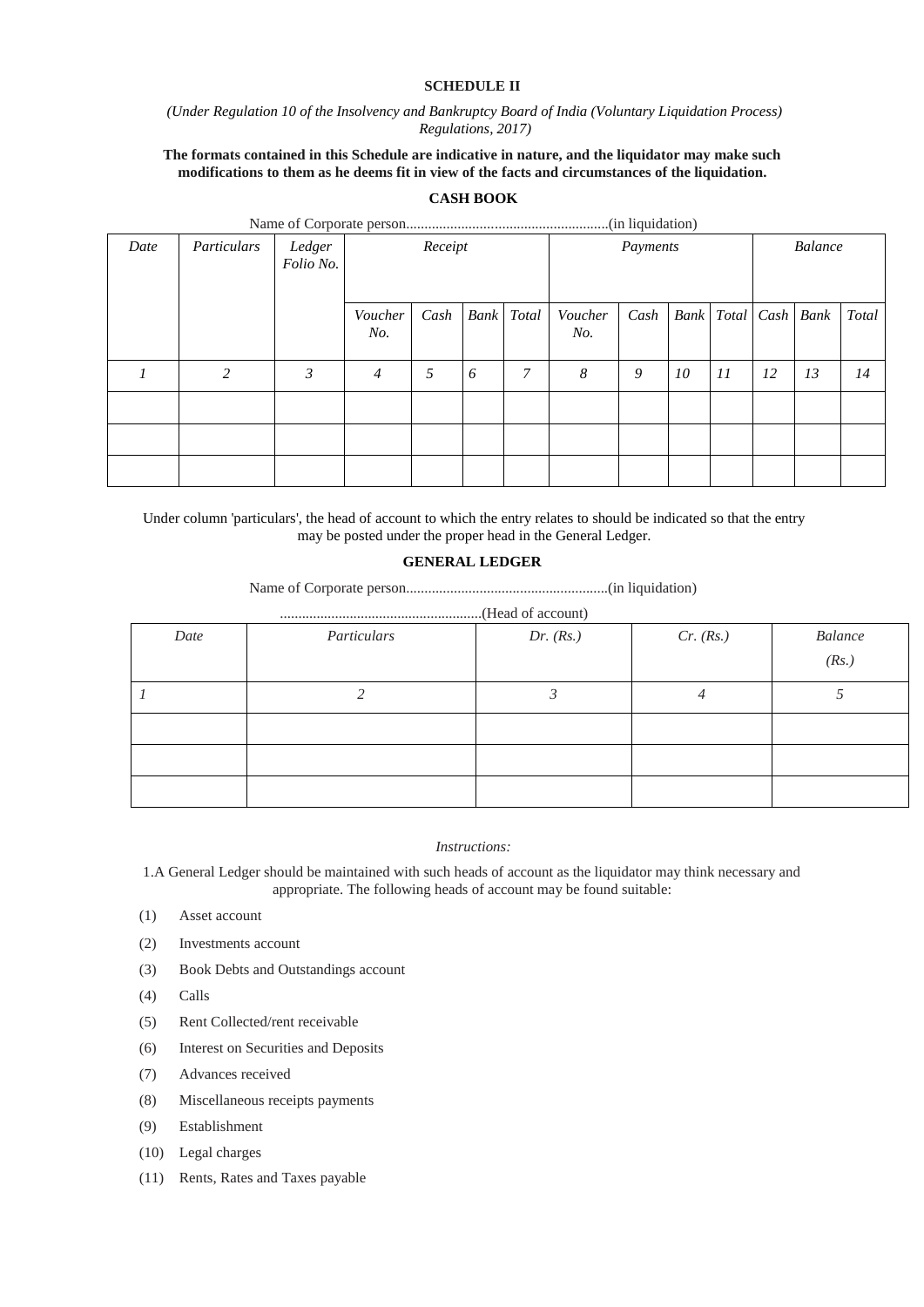- (12) Fees and Commission account
- (13) Other expenses
- (14) Suspense account
- (15) Secured creditors
- (16) Dividend account.
- 2. The entries in the General Ledger should be posted from the Cash Book.
- 3. The total of the debit balances and the total of the credit balances of the several heads of account in the General Ledger should agree, after taking into consideration the cash and bank balances as shown in the Cash Book. The totals should be tallied once a month.

# **BANK LEDGER**

### **Corporate person's (in voluntary liquidation) account with the Scheduled Bank**

| Date | Particulars |                   | Deposits       | Withdrawals   | <b>Balance</b> |     |
|------|-------------|-------------------|----------------|---------------|----------------|-----|
|      |             | Challan<br>Number | Rs.            | Cheque Number | Rs.            | Rs. |
|      | າ           | $\mathfrak{Z}$    | $\overline{4}$ | 5             | 6              | 7   |
|      |             |                   |                |               |                |     |
|      |             |                   |                |               |                |     |
|      |             |                   |                |               |                |     |

## **REGISTER OF ASSETS**

| Sl. No. | Description of<br>assets | Date of taking<br>possession | Serial<br>number of<br>Sales<br>Register | Date of<br>sale | Date of<br>realization | Amount | Remarks |
|---------|--------------------------|------------------------------|------------------------------------------|-----------------|------------------------|--------|---------|
|         |                          |                              |                                          |                 |                        |        |         |
| .,      |                          |                              |                                          |                 |                        |        |         |
| 2.      |                          |                              |                                          |                 |                        |        |         |
|         |                          |                              |                                          |                 |                        |        |         |

#### *Instructions:*

1. All the assets of the corporate person except the liquidator's investments in securities and outstanding to be realized should be entered in this Register.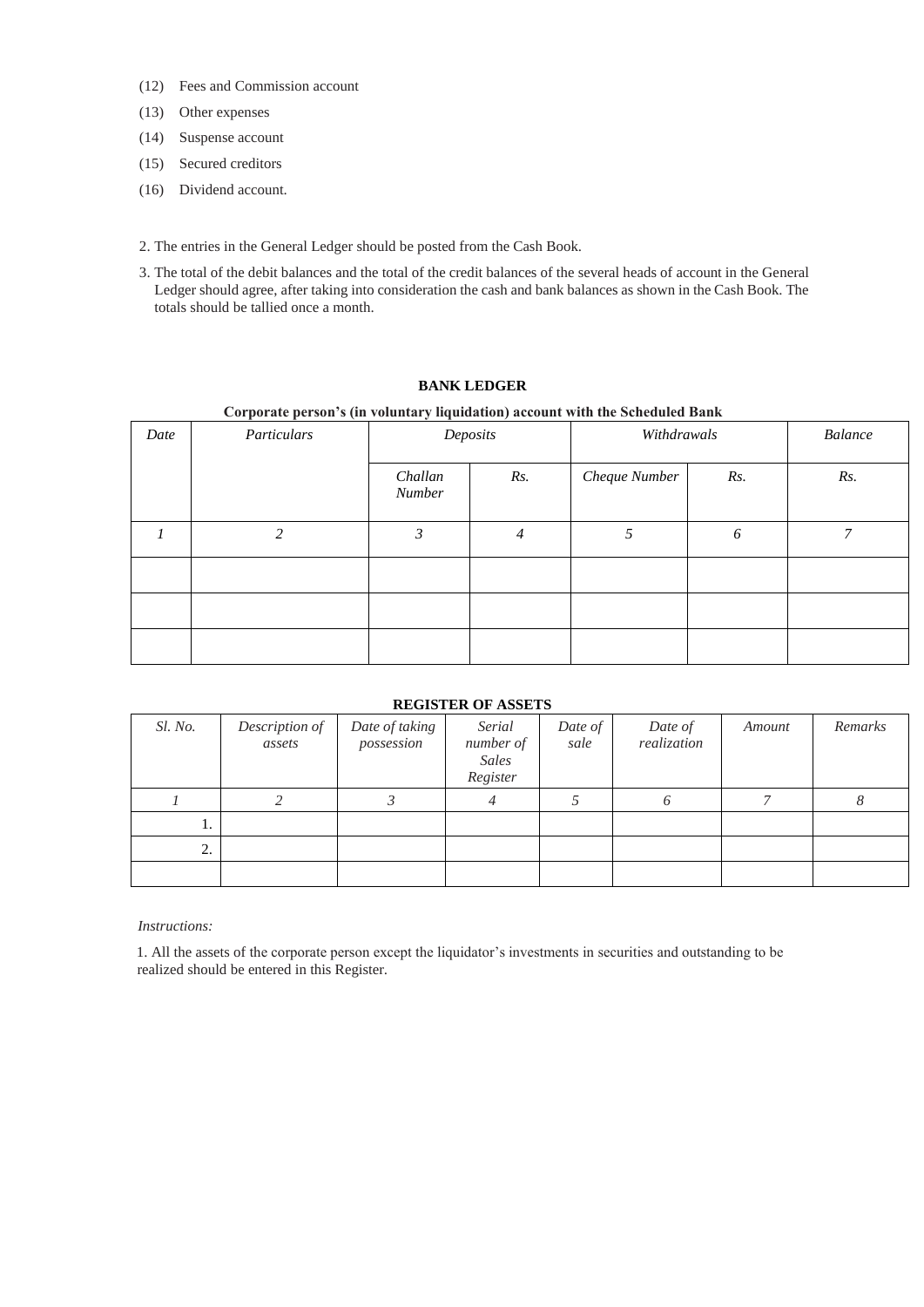|         |                                                                 |                       | SECURITIES AND INVESTMENTS REGISTER                                                     |                                    |                                                                         |                     |                  |
|---------|-----------------------------------------------------------------|-----------------------|-----------------------------------------------------------------------------------------|------------------------------------|-------------------------------------------------------------------------|---------------------|------------------|
| Sl. No. | Petition<br>number and<br>name<br>of the<br>corporate<br>person | Date of<br>investment | <b>Nature</b><br>and<br>particulars<br>of security in<br>which<br>investment<br>is made | Amount<br><i>Invested</i><br>(Rs.) | Dividend<br>or interest<br>received with<br>date<br>of receipt<br>(Rs.) | Date of<br>disposal | Remarks          |
| 1       | $\overline{c}$                                                  | $\mathfrak{Z}$        | $\overline{4}$                                                                          | 5                                  | 6                                                                       | $\mathcal{I}$       | $\boldsymbol{8}$ |
| 1.      |                                                                 |                       |                                                                                         |                                    |                                                                         |                     |                  |
| 2.      |                                                                 |                       |                                                                                         |                                    |                                                                         |                     |                  |
|         |                                                                 |                       |                                                                                         |                                    |                                                                         |                     |                  |

# **SECURITIES AND INVESTMENTS REGISTER**

# **REGISTER OF BOOK DEBTS AND OUTSTANDINGS**

| Sl. No. | Name and<br>address<br>of debtor | Particulars<br>of debt | Amount<br>due<br>(Rs.) | Date of bar<br>by<br>limitation | Amount<br>realised<br>(Rs.) | Action<br>taken | Date of<br>realisation | Reference<br>to Suits<br>Register | Remarks |
|---------|----------------------------------|------------------------|------------------------|---------------------------------|-----------------------------|-----------------|------------------------|-----------------------------------|---------|
| 1.      | 2                                | 3                      | $\overline{4}$         | 5                               | 6                           | 7               | 8                      | 9                                 | 10      |
| 1.      |                                  |                        |                        |                                 |                             |                 |                        |                                   |         |
| 2.      |                                  |                        |                        |                                 |                             |                 |                        |                                   |         |
| 3.      |                                  |                        |                        |                                 |                             |                 |                        |                                   |         |

*Instructions:* 

1. All debts due to the corporate person, both secured and unsecured, including amounts due for arrears of calls made prior to the liquidation, should be entered in this Register.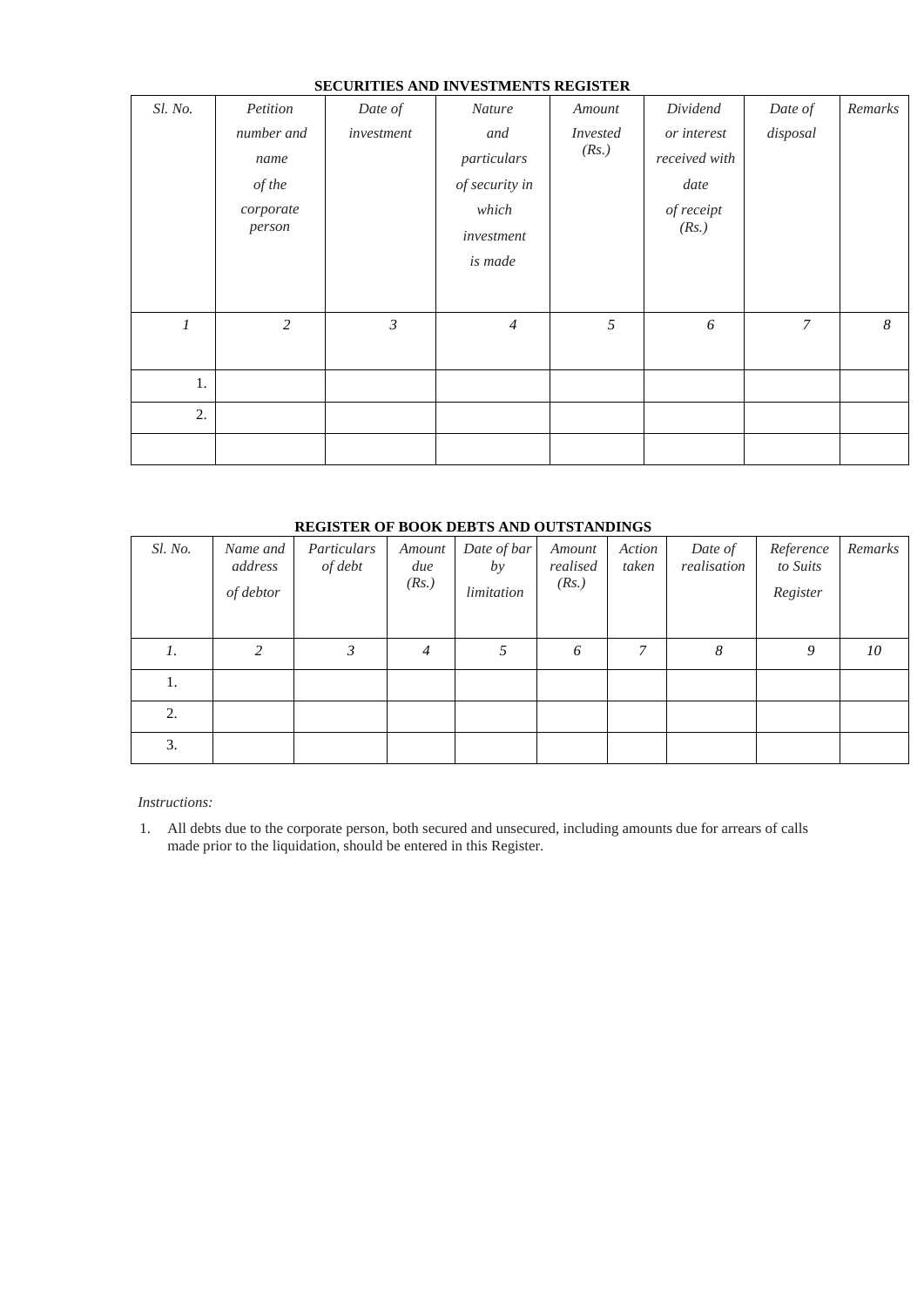- 1. Description of assets:
- 2. Name and address of tenant:
- 3. Date of tenancy:
- 4. Period of tenancy:
- 5. Rent (monthly or annual):
- 6. Special terms, if any:
- 7. Arrears on date of taking charge of assets:
- 8. Advance received, if any:

| $\overline{\phantom{a}}$<br>Month | Demand          | Realization             |                | <b>Balance</b>  | Remarks |
|-----------------------------------|-----------------|-------------------------|----------------|-----------------|---------|
|                                   | Amount<br>(Rs.) | Date<br>Amount<br>(Rs.) |                | Amount<br>(Rs.) |         |
|                                   | 2               | 3                       | $\overline{4}$ |                 | 6       |
| January                           |                 |                         |                |                 |         |
| February                          |                 |                         |                |                 |         |
|                                   |                 |                         |                |                 |         |

# **SUITS REGISTER**

| Sl.<br>No. | <b>Number</b><br>of<br>suit or<br>appeal<br>and<br>court | Name<br>and<br>address<br>of<br>plaintiff/<br>appellant<br>and his<br>advocate | Name and<br>address of<br>defendant/<br>respondent<br>and his<br>advocate | Amount<br>$\mathcal{Q}f$<br>claim | Date<br>$\phi$ f<br>filing | Dates<br>$\circ f$<br>hearing | Date<br>of<br>decree<br><i>or</i><br>final<br>order | Nature<br>of<br>relief<br>granted | Amount<br>decreed | Costs<br>decreed | Reference<br>to<br>Decree<br>Register | Remarks |
|------------|----------------------------------------------------------|--------------------------------------------------------------------------------|---------------------------------------------------------------------------|-----------------------------------|----------------------------|-------------------------------|-----------------------------------------------------|-----------------------------------|-------------------|------------------|---------------------------------------|---------|
|            | 2                                                        | 3                                                                              | $\overline{4}$                                                            | 5                                 | 6                          | 7                             | 8                                                   | 9                                 | 10                | 11               | 12                                    | 13      |
| 1.         |                                                          |                                                                                |                                                                           |                                   |                            |                               |                                                     |                                   |                   |                  |                                       |         |
| 2.         |                                                          |                                                                                |                                                                           |                                   |                            |                               |                                                     |                                   |                   |                  |                                       |         |
|            |                                                          |                                                                                |                                                                           |                                   |                            |                               |                                                     |                                   |                   |                  |                                       |         |

*Instructions:* 

1. Applications made by or against the corporate person which are in the nature of suits should also be entered in this Register.

**DECREE REGISTER** 

|                     |                        |                | <b>DECIME REGISTER</b> |        |                  |              |              |
|---------------------|------------------------|----------------|------------------------|--------|------------------|--------------|--------------|
| <b>Number</b>       | Name                   | Amount         | Date of                | Action | Amount           | Date of      | Reference to |
| of suit or          | and address            | Decreed        | decree                 | taken  | realized $(Rs.)$ | realisa-tion | <b>Suits</b> |
| appeal<br>and court | of judg-ment<br>debtor | (Rs.)          |                        |        |                  |              | Register     |
|                     | $\overline{2}$         | $\mathfrak{Z}$ | $\overline{4}$         | 5      | 6                | 7            | 8            |
| 1.                  |                        |                |                        |        |                  |              |              |
| 2.                  |                        |                |                        |        |                  |              |              |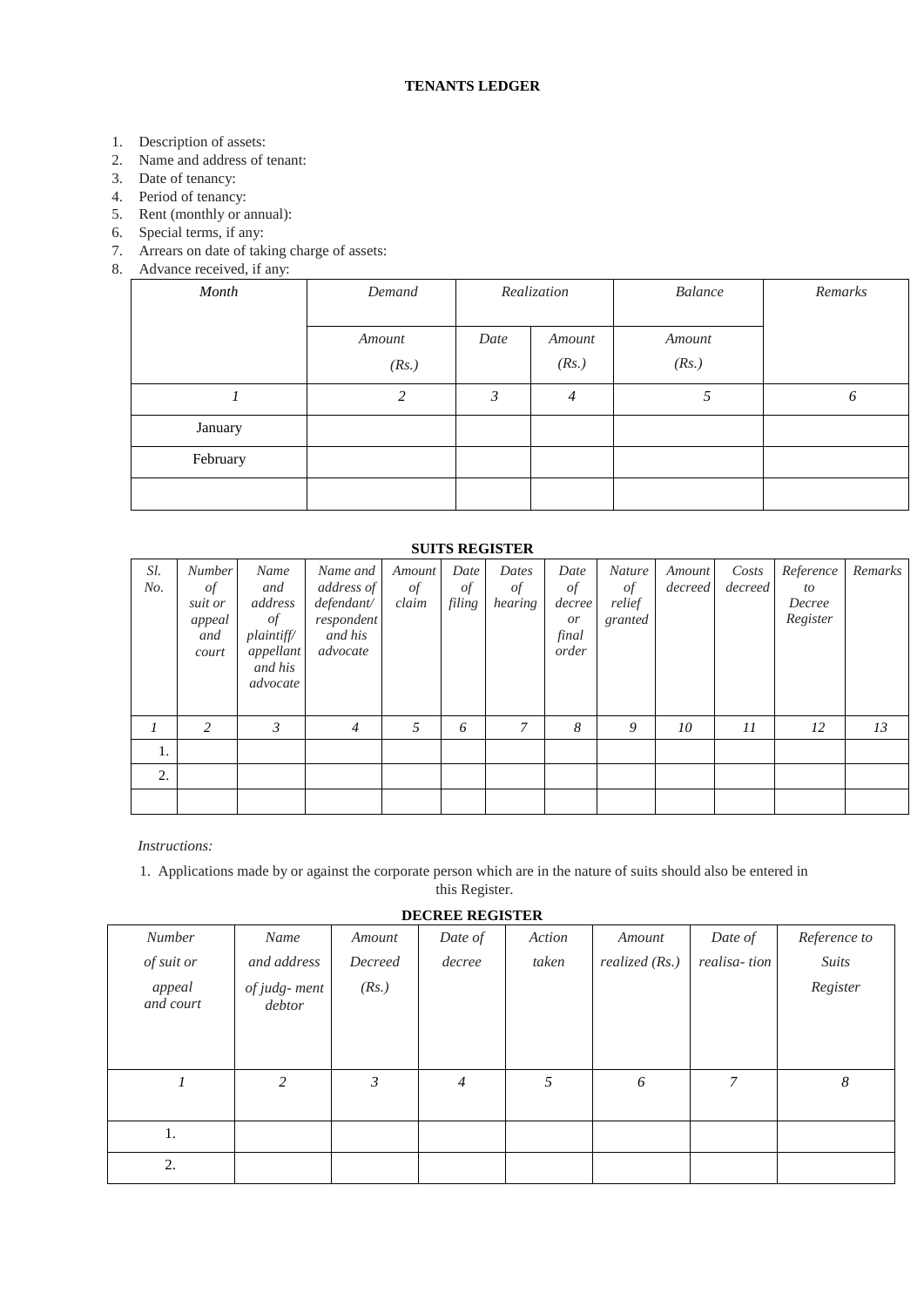#### *Instructions:*

1. The purpose of the Register is to enable the liquidator to keep watch on the progress of the realization of decrees in favor of the corporate person in his charge.

2. Every decree or order for payment of money or delivery of assets in favor of the corporate person including an order for payment of costs whether made in a suit, appeal or application, should be entered in this Register.

| Claims        |                                               |                                    |                                                                 |                                     |                                                        | Distributions declared and paid |                                                |                                           |      |                     |                                                      |      |                     | Rem<br>arks                               |    |
|---------------|-----------------------------------------------|------------------------------------|-----------------------------------------------------------------|-------------------------------------|--------------------------------------------------------|---------------------------------|------------------------------------------------|-------------------------------------------|------|---------------------|------------------------------------------------------|------|---------------------|-------------------------------------------|----|
| Sl. No.       | Name<br>and<br>Addr<br>ess of<br>credit<br>or | Amou<br>nt<br>claim<br>ed<br>(Rs.) | Nat<br>ure<br>$\mathcal{Q}$<br>clai<br>$\boldsymbol{m}$<br>(Rs) | Amo<br>unt<br>admi<br>tted<br>(Rs.) | Whet<br>her<br>ordin<br>ary or<br>prefe<br>renti<br>al | Da<br>te                        | $\boldsymbol{A}$<br>mo<br>un<br>t<br>(R)<br>S. | Date<br>and<br>Mod<br>e of<br>Pay<br>ment | Rate | Amo<br>unt<br>(Rs.) | Date<br>and<br>mod<br>$e \text{ of }$<br>pay<br>ment | Rate | Amo<br>unt<br>(Rs.) | Date<br>and<br>mod<br>e of<br>pay<br>ment |    |
| $\mathcal{I}$ | 2                                             | 3                                  | $\overline{4}$                                                  | 5                                   | 6                                                      | $\mathcal{I}$                   | 8                                              | 9                                         | 10   | II                  | 12                                                   | 13   | 14                  | 15                                        | 16 |
| 1.            |                                               |                                    |                                                                 |                                     |                                                        |                                 |                                                |                                           |      |                     |                                                      |      |                     |                                           |    |
| 2.            |                                               |                                    |                                                                 |                                     |                                                        |                                 |                                                |                                           |      |                     |                                                      |      |                     |                                           |    |
|               |                                               |                                    |                                                                 |                                     |                                                        |                                 |                                                |                                           |      |                     |                                                      |      |                     |                                           |    |

# **REGISTER OF CLAIMS AND DISTRIBUTIONS**

*Instructions:* 

1. Only claims admitted either wholly or in part should be entered in this Register.

2. The page on the left side should be reserved for claims and the page on the right side for Distributions.

| COMINIDUTONI 9 LEDGEN |                                                                    |                 |                                         |                                          |                                                                |                                     |                    |                         |    |         |  |  |
|-----------------------|--------------------------------------------------------------------|-----------------|-----------------------------------------|------------------------------------------|----------------------------------------------------------------|-------------------------------------|--------------------|-------------------------|----|---------|--|--|
| Sl. No.               | Name and<br><b>Number</b><br>of shares<br>address of               |                 |                                         | Calls                                    |                                                                | Remarks<br>Returns of share capital |                    |                         |    | Remarks |  |  |
|                       | contributory<br>or extent<br>of<br>interest<br>held, and<br>amount |                 | First call                              | $2^{nd}$<br>call/                        |                                                                | Date<br>of<br>return                | Date of<br>Payment | Amount<br>paid<br>(Rs.) |    |         |  |  |
|                       |                                                                    | paid<br>thereon | Date of<br>call and<br>amount<br>called | Amount<br>paid and<br>date of<br>payment | $3^{rd}$ call<br>(Repeat<br>columns<br>as under<br>first call) |                                     |                    |                         |    |         |  |  |
| $\mathcal{I}$         | 2                                                                  | $\mathfrak{Z}$  | $\overline{4}$                          | 5                                        | 6 to 9                                                         | 10                                  | II                 | 12                      | 13 | 14      |  |  |
| 1.                    |                                                                    |                 |                                         |                                          |                                                                |                                     |                    |                         |    |         |  |  |
| 2.                    |                                                                    |                 |                                         |                                          |                                                                |                                     |                    |                         |    |         |  |  |
|                       |                                                                    |                 |                                         |                                          |                                                                |                                     |                    |                         |    |         |  |  |

### **CONTRIBUTORY'S LEDGER**

*Instructions:* 

Only contributories settled on the list should be entered in this Register and they should be entered in the same order as in the list.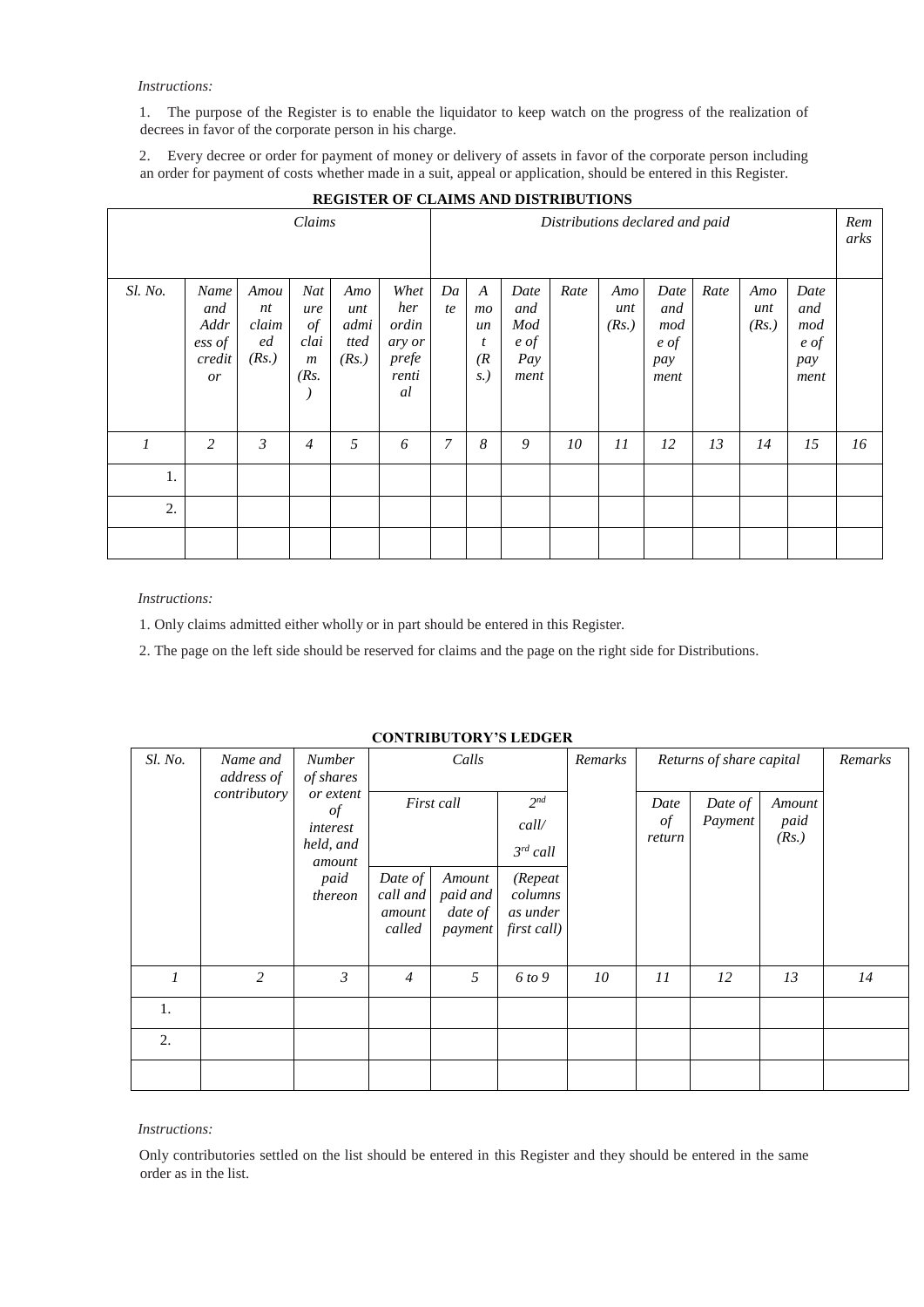# **DISTRIBUTIONS REGISTER**

Date on which distribution is made:

### Total amount payable in this round of distribution:

| Date | Number on list of stakeholders | Particulars | Receipts | Payments |
|------|--------------------------------|-------------|----------|----------|
|      |                                |             |          |          |
|      |                                |             |          |          |
| ۷.   |                                |             |          |          |
|      |                                |             |          |          |

#### *Instructions:*

- 1. Separate pages should be set apart for preferential and ordinary distributions.
- 2. The payments should be entered as and when they are made. Any amount which is returned unpaid should be re-entered in the account under 'Receipts'.
- 3. The number in column 2 should be the number of the stakeholders in the list of stakeholders as finally settled.
- 4. The total amount of unclaimed distribution payable into the Public Account of India, and the amount paid into the Bank with the date of payment, should be shown at the end of the account.

# **FEE REGISTER**

| Amount realized on<br>which fee are payable | Amount distributed on which<br>fee are payable | Fee payable on the amounts in<br>the two preceding columns | Total fee<br>payable | Date of<br>payment |
|---------------------------------------------|------------------------------------------------|------------------------------------------------------------|----------------------|--------------------|
|                                             |                                                |                                                            |                      |                    |
| 1.                                          |                                                |                                                            |                      |                    |
|                                             |                                                |                                                            |                      |                    |
|                                             |                                                |                                                            |                      |                    |

### *Instructions:*

- 1. There should be a fresh opening for each year.
- 2. The fees due to the liquidator should be entered in the Register as soon as the audit of the account for a quarter is completed.

### **SUSPENSE REGISTER**

| Date | Particulars | Debit(Rs.) | Credit(Rs.) | Balance (Rs.) |
|------|-------------|------------|-------------|---------------|
|      |             |            |             |               |
| . .  |             |            |             |               |
| 2.   |             |            |             |               |
|      |             |            |             |               |

### *Instructions:*

*1.* Advances made by the liquidator to any person should be entered in this Register.